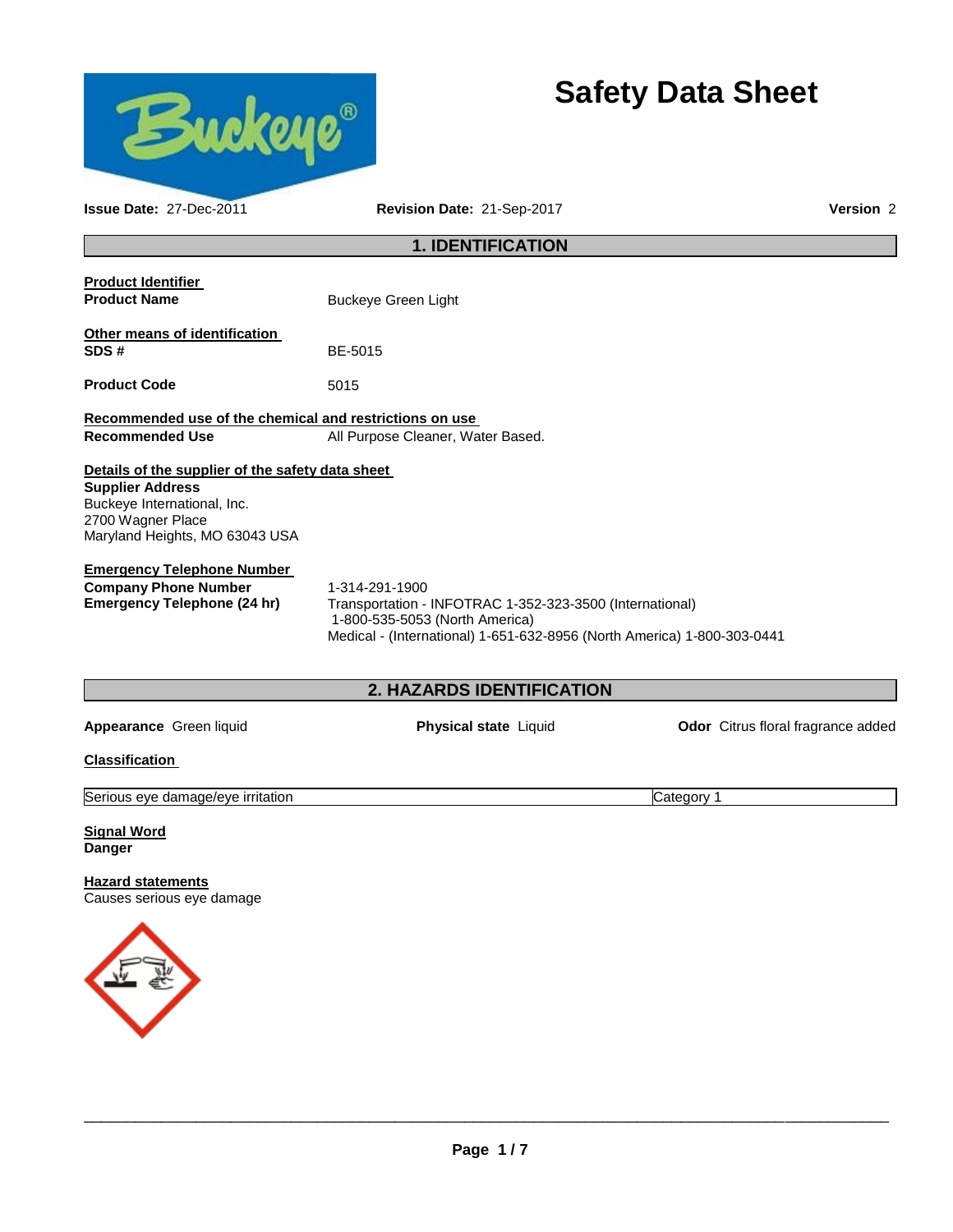#### **Precautionary Statements - Prevention**

Wear eye/face protection

#### **Precautionary Statements - Response**

IF IN EYES: Rinse cautiously with water for several minutes. Remove contact lenses, if present and easy to do. Continue rinsing Immediately call a poison center or doctor/physician

\_\_\_\_\_\_\_\_\_\_\_\_\_\_\_\_\_\_\_\_\_\_\_\_\_\_\_\_\_\_\_\_\_\_\_\_\_\_\_\_\_\_\_\_\_\_\_\_\_\_\_\_\_\_\_\_\_\_\_\_\_\_\_\_\_\_\_\_\_\_\_\_\_\_\_\_\_\_\_\_\_\_\_\_\_\_\_\_\_\_\_\_\_

# **3. COMPOSITION/INFORMATION ON INGREDIENTS**

| <b>Chemical Name</b>   | <b>CAS No.</b> | Weight-% |
|------------------------|----------------|----------|
| Alcohol Ethoxylate     | 68439-51-0     | 15:      |
| Sodium xylenesulfonate | 1300-72-7      |          |
| Alkyl Polyglucoside    | Proprietary    | <15      |

\*\*If Chemical Name/CAS No is "proprietary" and/or Weight-% is listed as a range, the specific chemical identity and/or percentage of composition has been withheld as a trade secret.\*\*

# **4. FIRST AID MEASURES**

#### **First Aid Measures**

| <b>Eve Contact</b>  | IF IN EYES: Rinse cautiously with water for several minutes. Remove contact lenses, if<br>present and easy to do. Continue rinsing. Immediately call a poison center or<br>doctor/physician. |
|---------------------|----------------------------------------------------------------------------------------------------------------------------------------------------------------------------------------------|
| <b>Skin Contact</b> | Wash off immediately with plenty of water for at least 15 minutes. Get medical attention if<br>irritation develops or persists.                                                              |
| <b>Inhalation</b>   | Remove to fresh air.                                                                                                                                                                         |
| Ingestion           | Drink 2-3 large glasses of water. Do NOT induce vomiting. Call a physician. Never give<br>anything by mouth to an unconscious person.                                                        |

#### **Most important symptoms and effects**

**Symptoms** Causes serious eye damage. Causes mild skin irritation.

#### **Indication of any immediate medical attention and special treatment needed**

**Notes to Physician Treat symptomatically.** 

# **5. FIRE-FIGHTING MEASURES**

#### **Suitable Extinguishing Media**

Use extinguishing measures that are appropriate to local circumstances and the surrounding environment.

#### **Unsuitable Extinguishing Media** Not determined.

#### **Specific Hazards Arising from the Chemical**

Combustion products may be toxic.

#### **Hazardous Combustion Products** Carbon oxides. Oxides of sulfur.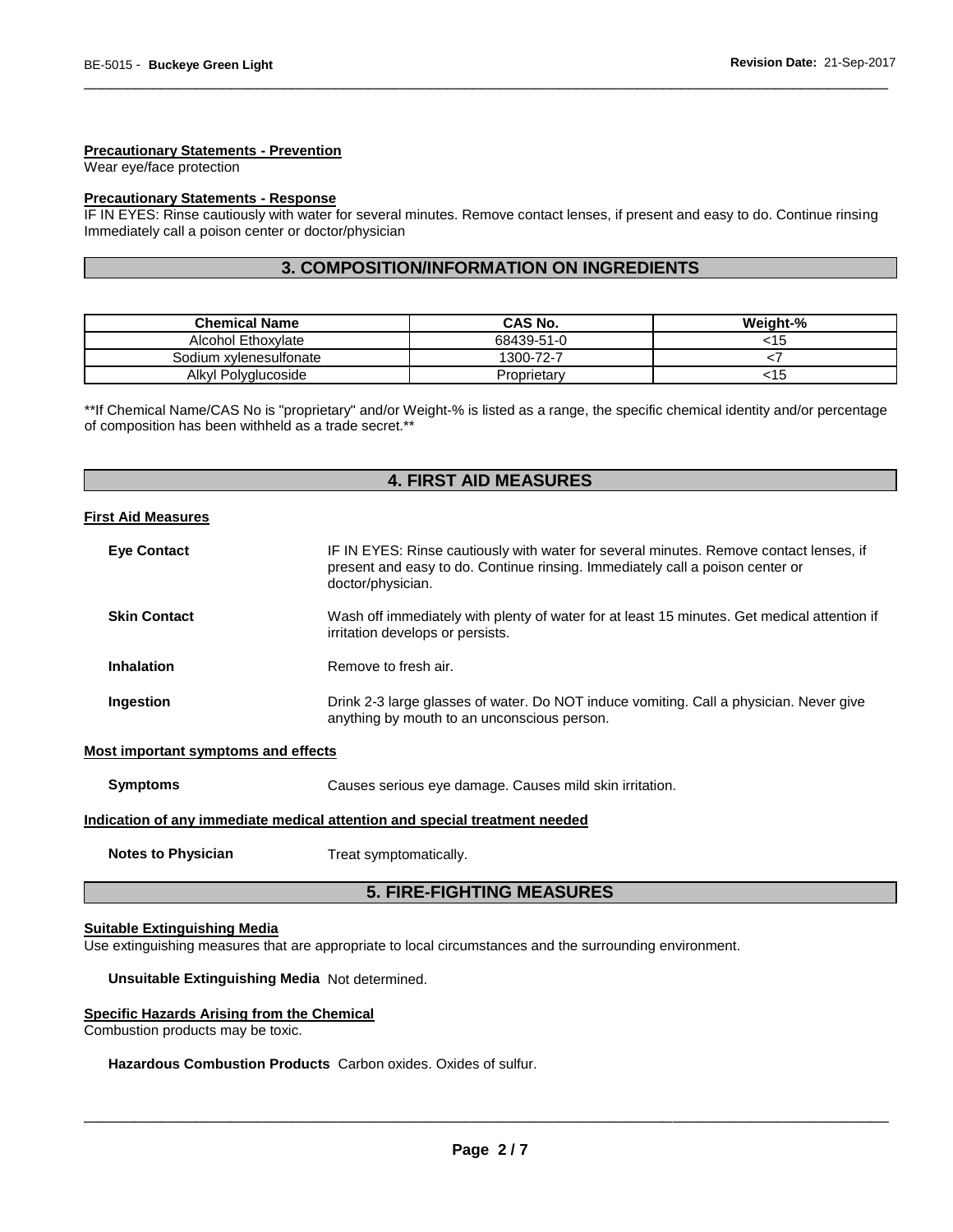#### **Protective equipment and precautions for firefighters**

As in any fire, wear self-contained breathing apparatus pressure-demand, MSHA/NIOSH (approved or equivalent) and full protective gear.

\_\_\_\_\_\_\_\_\_\_\_\_\_\_\_\_\_\_\_\_\_\_\_\_\_\_\_\_\_\_\_\_\_\_\_\_\_\_\_\_\_\_\_\_\_\_\_\_\_\_\_\_\_\_\_\_\_\_\_\_\_\_\_\_\_\_\_\_\_\_\_\_\_\_\_\_\_\_\_\_\_\_\_\_\_\_\_\_\_\_\_\_\_

|                                                                                                       | <b>6. ACCIDENTAL RELEASE MEASURES</b>                                                                                                                                  |  |  |  |
|-------------------------------------------------------------------------------------------------------|------------------------------------------------------------------------------------------------------------------------------------------------------------------------|--|--|--|
|                                                                                                       | Personal precautions, protective equipment and emergency procedures                                                                                                    |  |  |  |
| <b>Personal Precautions</b>                                                                           | Use personal protective equipment as required.                                                                                                                         |  |  |  |
| <b>Environmental precautions</b>                                                                      |                                                                                                                                                                        |  |  |  |
| <b>Environmental precautions</b>                                                                      | Prevent from entering into soil, ditches, sewers, waterways and/or groundwater. See<br>Section 12, Ecological Information. See Section 13: DISPOSAL CONSIDERATIONS.    |  |  |  |
| Methods and material for containment and cleaning up                                                  |                                                                                                                                                                        |  |  |  |
| <b>Methods for Containment</b>                                                                        | Prevent further leakage or spillage if safe to do so.                                                                                                                  |  |  |  |
| <b>Methods for Clean-Up</b>                                                                           | Pick up with mop, wet/dry vac, or absorbent material. Rinse area with clear water and allow<br>floor to dry before allowing traffic.                                   |  |  |  |
|                                                                                                       | 7. HANDLING AND STORAGE                                                                                                                                                |  |  |  |
| <b>Precautions for safe handling</b>                                                                  |                                                                                                                                                                        |  |  |  |
| <b>Advice on Safe Handling</b>                                                                        | Handle in accordance with good industrial hygiene and safety practice. Avoid contact with<br>skin, eyes or clothing. Use personal protection recommended in Section 8. |  |  |  |
| Conditions for safe storage, including any incompatibilities                                          |                                                                                                                                                                        |  |  |  |
| <b>Storage Conditions</b>                                                                             | Keep container tightly closed and store in a cool, dry and well-ventilated place. Keep<br>container closed when not in use. Store at room temperature.                 |  |  |  |
| <b>Incompatible Materials</b>                                                                         | Chlorine bleach.                                                                                                                                                       |  |  |  |
|                                                                                                       | 8. EXPOSURE CONTROLS/PERSONAL PROTECTION                                                                                                                               |  |  |  |
| <b>Exposure Guidelines</b>                                                                            | This product, as supplied, does not contain any hazardous materials with occupational<br>exposure limits established by the region specific regulatory bodies          |  |  |  |
| Appropriate engineering controls                                                                      |                                                                                                                                                                        |  |  |  |
| <b>Engineering Controls</b>                                                                           | Ensure adequate ventilation, especially in confined areas. Eyewash stations. Showers.                                                                                  |  |  |  |
|                                                                                                       | Individual protection measures, such as personal protective equipment                                                                                                  |  |  |  |
| <b>Eye/Face Protection</b>                                                                            | Splash goggles or safety glasses.                                                                                                                                      |  |  |  |
| <b>Skin and Body Protection</b>                                                                       | Rubber gloves. Suitable protective clothing.                                                                                                                           |  |  |  |
| <b>Respiratory Protection</b>                                                                         | Refer to 29 CFR 1910.134 for respiratory protection requirements.                                                                                                      |  |  |  |
| General Hygiene Considerations Handle in accordance with good industrial hygiene and safety practice. |                                                                                                                                                                        |  |  |  |
|                                                                                                       |                                                                                                                                                                        |  |  |  |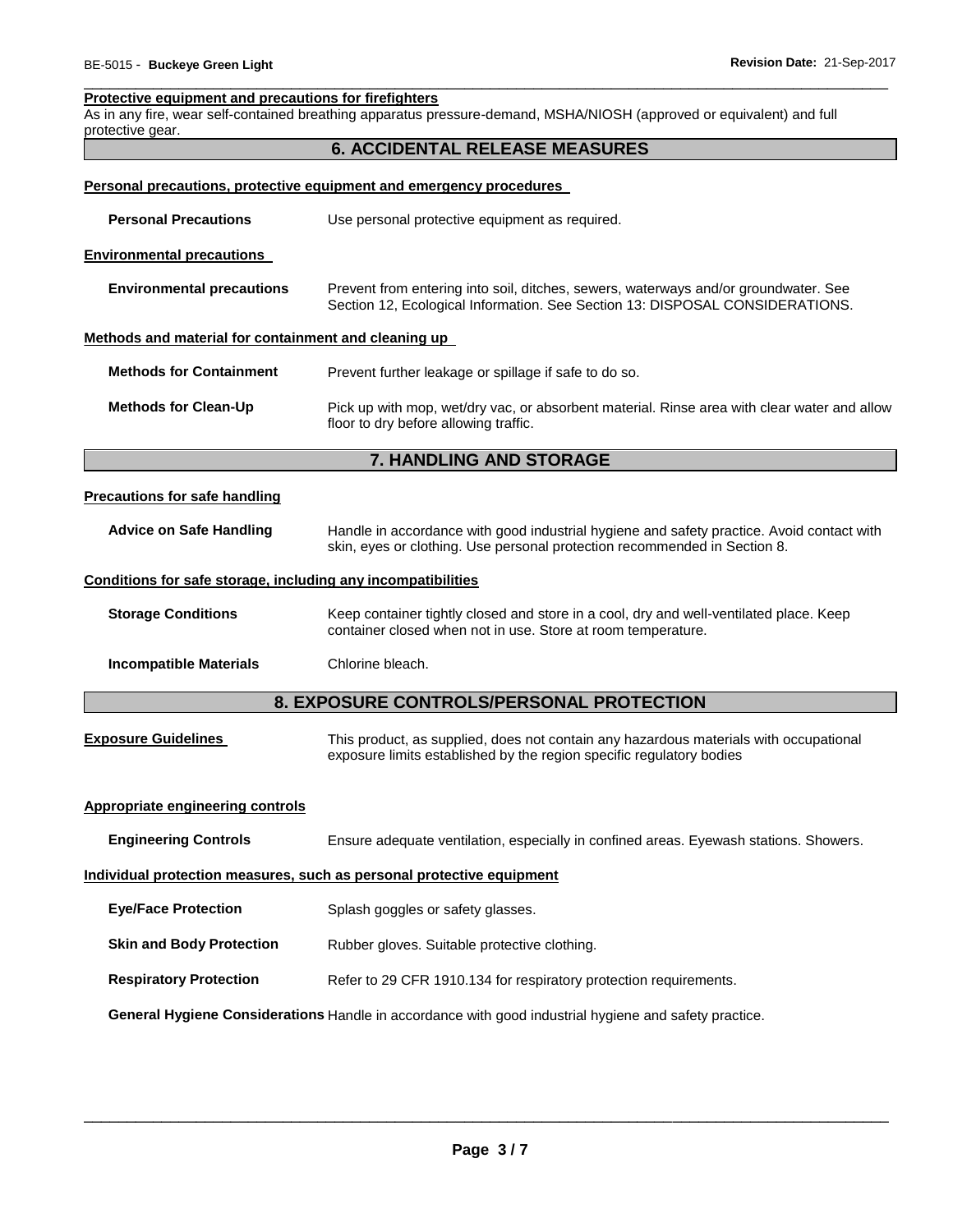# **9. PHYSICAL AND CHEMICAL PROPERTIES**

\_\_\_\_\_\_\_\_\_\_\_\_\_\_\_\_\_\_\_\_\_\_\_\_\_\_\_\_\_\_\_\_\_\_\_\_\_\_\_\_\_\_\_\_\_\_\_\_\_\_\_\_\_\_\_\_\_\_\_\_\_\_\_\_\_\_\_\_\_\_\_\_\_\_\_\_\_\_\_\_\_\_\_\_\_\_\_\_\_\_\_\_\_

#### **Information on basic physical and chemical properties**

| <b>Physical state</b><br>Appearance | Liquid<br>Green liquid   | Odor                  | Citrus floral fragrance |
|-------------------------------------|--------------------------|-----------------------|-------------------------|
|                                     |                          |                       | added                   |
| Color                               | Green                    | <b>Odor Threshold</b> | Not determined          |
| <b>Property</b>                     | <b>Values</b>            | Remarks • Method      |                         |
| рH                                  | 8.0-9.0 (conc.)          |                       |                         |
|                                     | 6.9-7.3 (1:512 dilution) |                       |                         |
| <b>Melting Point/Freezing Point</b> | Not determined           |                       |                         |
| <b>Boiling Point/Boiling Range</b>  | 100 °C / 212 °F          |                       |                         |
| <b>Flash Point</b>                  | None                     | Tag Closed Cup        |                         |
| <b>Evaporation Rate</b>             | 1.0                      | (Water = $1$ )        |                         |
| <b>Flammability (Solid, Gas)</b>    | Liquid-Not Applicable    |                       |                         |
| <b>Flammability Limits in Air</b>   |                          |                       |                         |
| <b>Upper Flammability Limits</b>    | Not Applicable           |                       |                         |
| <b>Lower Flammability Limit</b>     | Not Applicable           |                       |                         |
| <b>Vapor Pressure</b>               | Not determined           |                       |                         |
| <b>Vapor Density</b>                | Not determined           |                       |                         |
| <b>Relative Density</b>             | 1.02                     |                       |                         |
| <b>Water Solubility</b>             | Infinite                 |                       |                         |
| Solubility in other solvents        | Not determined           |                       |                         |
| <b>Partition Coefficient</b>        | Not determined           |                       |                         |
| <b>Auto-ignition Temperature</b>    | Not determined           |                       |                         |
| <b>Decomposition Temperature</b>    | Not determined           |                       |                         |
| <b>Kinematic Viscosity</b>          | Not determined           |                       |                         |
| <b>Dynamic Viscosity</b>            | Not determined           |                       |                         |
| <b>Explosive Properties</b>         | Not determined           |                       |                         |
| <b>Oxidizing Properties</b>         | Not determined           |                       |                         |

# **10. STABILITY AND REACTIVITY**

# **Reactivity**

Not reactive under normal conditions.

#### **Chemical Stability**

Stable under recommended storage conditions.

#### **Possibility of Hazardous Reactions**

None under normal processing.

**Hazardous Polymerization** Hazardous polymerization does not occur.

#### **Conditions to Avoid**

Keep separated from incompatible substances. Keep out of reach of children.

# **Incompatible Materials**

Chlorine bleach.

#### **Hazardous Decomposition Products**

Carbon oxides. Oxides of sulfur.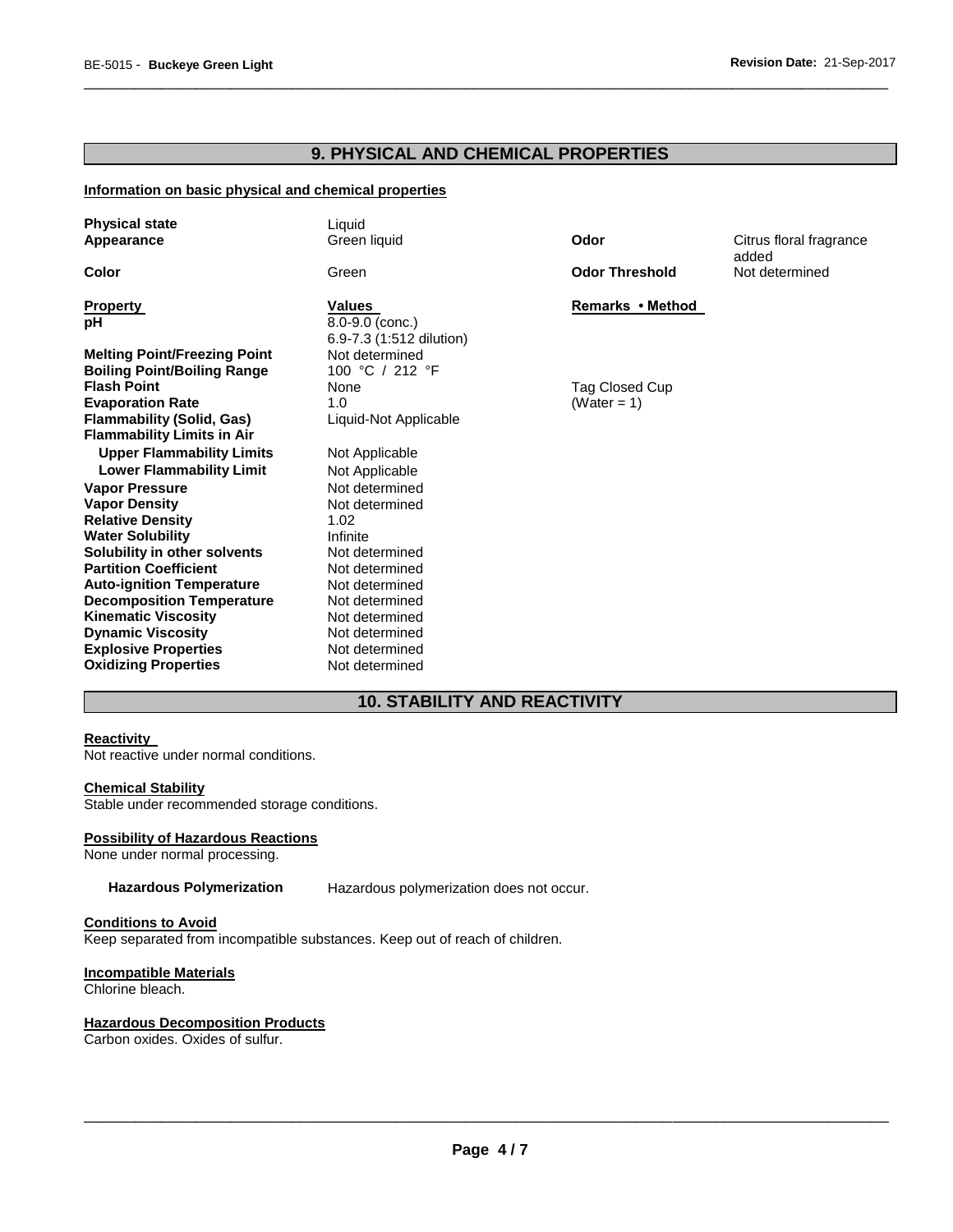# **11. TOXICOLOGICAL INFORMATION**

\_\_\_\_\_\_\_\_\_\_\_\_\_\_\_\_\_\_\_\_\_\_\_\_\_\_\_\_\_\_\_\_\_\_\_\_\_\_\_\_\_\_\_\_\_\_\_\_\_\_\_\_\_\_\_\_\_\_\_\_\_\_\_\_\_\_\_\_\_\_\_\_\_\_\_\_\_\_\_\_\_\_\_\_\_\_\_\_\_\_\_\_\_

#### **Information on likely routes of exposure**

| <b>Product Information</b> |                                  |
|----------------------------|----------------------------------|
| <b>Eye Contact</b>         | Causes serious eye damage.       |
| <b>Skin Contact</b>        | Causes mild skin irritation.     |
| <b>Inhalation</b>          | Avoid breathing vapors or mists. |
| Ingestion                  | Do not ingest.                   |

#### **Component Information**

| <b>Chemical Name</b>                    | Oral LD50                        | <b>Dermal LD50</b> | <b>Inhalation LC50</b> |
|-----------------------------------------|----------------------------------|--------------------|------------------------|
| ∟xvlenesulfonate<br>.odium<br>1300-72-7 | Rat<br>$\sim$<br>1000 mg/kg<br>- |                    |                        |

#### **Information on physical, chemical and toxicological effects**

**Symptoms** Please see section 4 of this SDS for symptoms.

#### **Delayed and immediate effects as well as chronic effects from short and long-term exposure**

**Carcinogenicity** Based on the information provided, this product does not contain any carcinogens or potential carcinogens as listed by OSHA, IARC or NTP.

### **Numerical measures of toxicity**

#### **The following values are calculated based on chapter 3.1 of the GHS document** . **ATEmix (oral)** 78,943.00 mg/kg

# **12. ECOLOGICAL INFORMATION**

#### **Ecotoxicity**

The product is not classified as environmentally hazardous. However, this does not exclude the possibility that large or frequent spills can have a harmful or damaging effect on the environment.

#### **Persistence/Degradability**

Not determined.

#### **Bioaccumulation**

Not determined.

**Mobility** Not determined

**Other Adverse Effects**

Not determined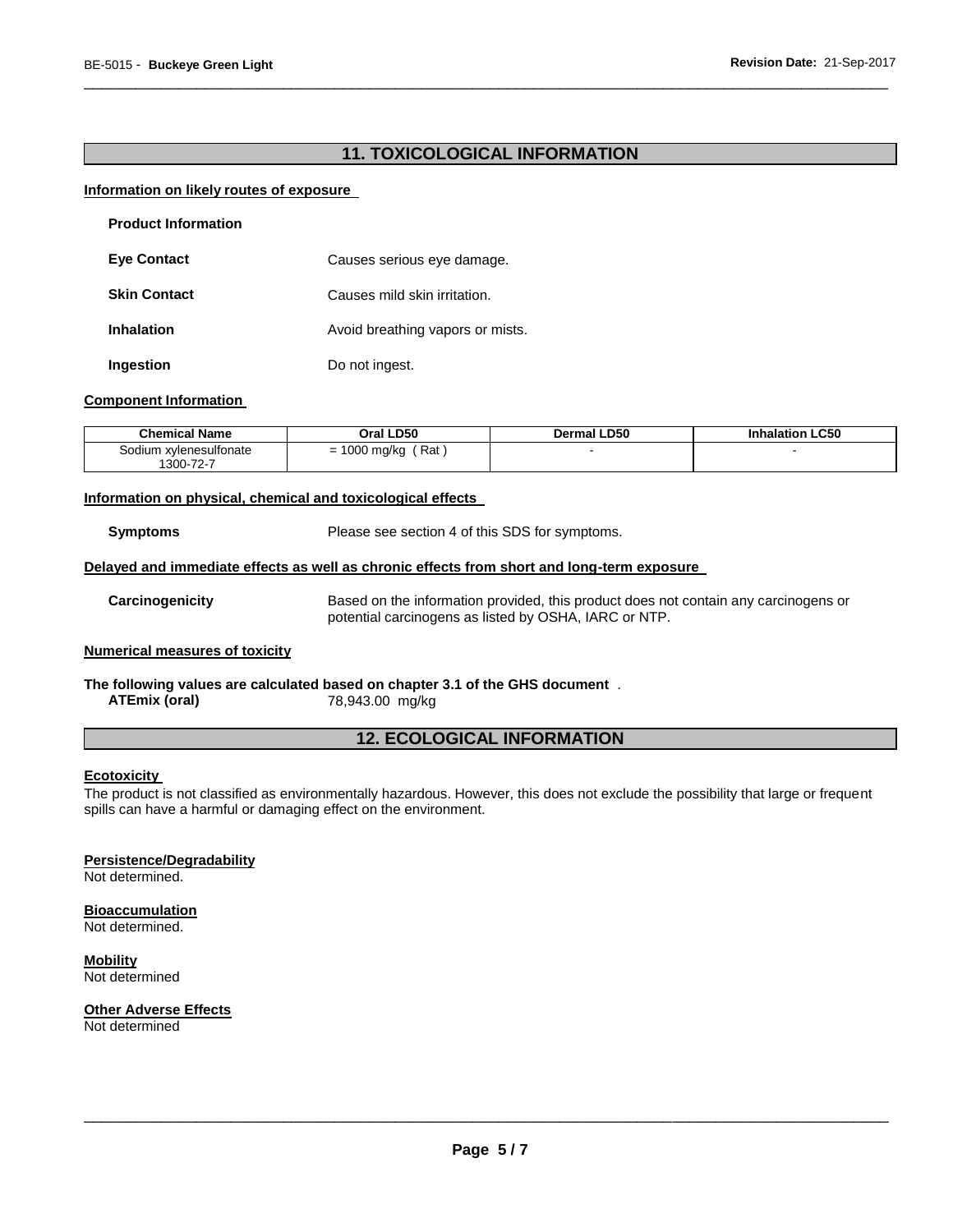# **13. DISPOSAL CONSIDERATIONS**

\_\_\_\_\_\_\_\_\_\_\_\_\_\_\_\_\_\_\_\_\_\_\_\_\_\_\_\_\_\_\_\_\_\_\_\_\_\_\_\_\_\_\_\_\_\_\_\_\_\_\_\_\_\_\_\_\_\_\_\_\_\_\_\_\_\_\_\_\_\_\_\_\_\_\_\_\_\_\_\_\_\_\_\_\_\_\_\_\_\_\_\_\_

### **Waste Treatment Methods**

| <b>Disposal of Wastes</b>     | Disposal should be in accordance with applicable regional, national and local laws and<br>regulations. |
|-------------------------------|--------------------------------------------------------------------------------------------------------|
| <b>Contaminated Packaging</b> | Disposal should be in accordance with applicable regional, national and local laws and<br>regulations. |

# **14. TRANSPORT INFORMATION**

| <b>Note</b> | Please see current shipping paper for most up to date shipping information, including<br>exemptions and special circumstances. |
|-------------|--------------------------------------------------------------------------------------------------------------------------------|
| <u>DOT</u>  | Not regulated                                                                                                                  |
| <u>IATA</u> | Not regulated                                                                                                                  |
| <b>IMDG</b> | Not regulated                                                                                                                  |

# **15. REGULATORY INFORMATION**

#### **International Inventories**

| <b>Chemical Name</b>      | TSCA | <b>DSL/NDSL EINECS/E</b> | LINCS | <b>ENCS</b> | <b>IECSC</b> | <b>KECL</b> | <b>PICCS</b> | <b>AICS</b> |
|---------------------------|------|--------------------------|-------|-------------|--------------|-------------|--------------|-------------|
| Alcohol Ethoxylate        |      |                          |       |             |              | Present     |              |             |
| Sodium xylenesulfonate    |      |                          |       | Present     |              | Present     |              |             |
| Alkyl Polyglucoside       |      |                          |       |             |              | Present     | ν            |             |
| Alkylpolyglycoside C10-16 |      |                          |       | Present     |              | Present     |              |             |

#### **Legend:**

*TSCA - United States Toxic Substances Control Act Section 8(b) Inventory* 

*DSL/NDSL - Canadian Domestic Substances List/Non-Domestic Substances List* 

*EINECS/ELINCS - European Inventory of Existing Chemical Substances/European List of Notified Chemical Substances* 

*ENCS - Japan Existing and New Chemical Substances* 

*IECSC - China Inventory of Existing Chemical Substances* 

*KECL - Korean Existing and Evaluated Chemical Substances* 

*PICCS - Philippines Inventory of Chemicals and Chemical Substances* 

*AICS - Australian Inventory of Chemical Substances* 

#### **US Federal Regulations**

#### **CERCLA**

This material, as supplied, does not contain any substances regulated as hazardous substances under the Comprehensive Environmental Response Compensation and Liability Act (CERCLA) (40 CFR 302) or the Superfund Amendments and Reauthorization Act (SARA) (40 CFR 355).

#### **SARA 313**

Not determined

# **CWA (Clean Water Act)**

This product does not contain any substances regulated as pollutants pursuant to the Clean Water Act (40 CFR 122.21 and 40 CFR 122.42)